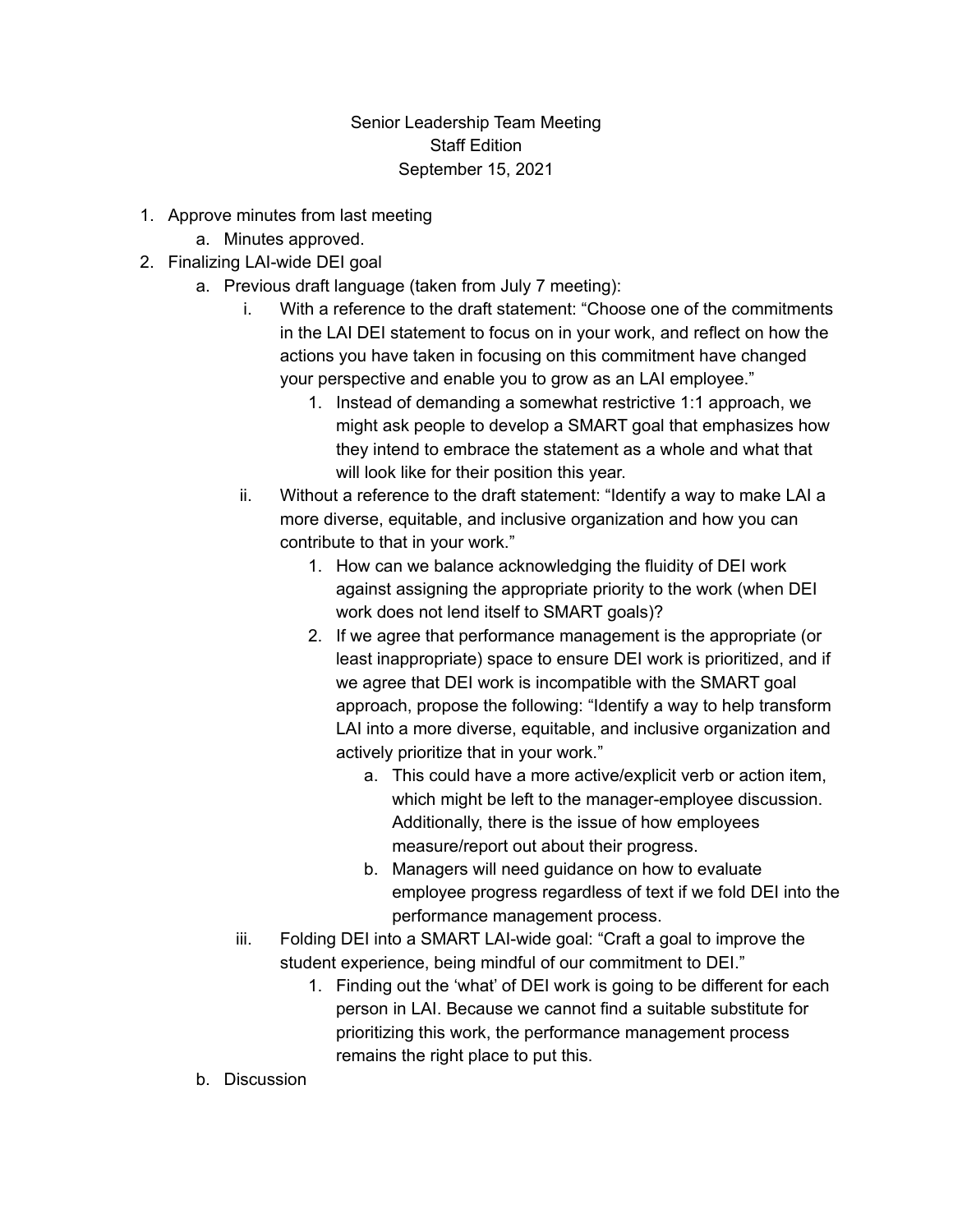- i. What should be our targets for goals, since tomorrow is the official deadline?
	- 1. On the tension between tomorrow's deadline and our intention to prioritize DEI in LAI via the performance management process: DEI work does not lend itself to a good SMART goal. We might message that this goal should be approached aspirationally, as opposed to with any sort of specificity, in order to ensure that the organization understands that DEI is a priority.
	- 2. SMART goals might not transform individual values or the entire organization in one cycle, but we can certainly move in the right direction with SMART goals (as we have with tutoring outreach to first-generation students, accessibility remediation, etc.). We'll never be able to do everything, but we can do something.
	- 3. The September 16 deadline is aspirational, and we could decide to message an extension to enable employees to craft more considered and meaningful goals.
- ii. Given employee feedback about technical issues in Talent@GW around previous LAI-wide cascaded goals, should we consider not pushing the LAI-wide goal down in the system?
	- 1. If we could decide on an LAI-wide goal and just make the text centrally available, there may not be a need to cascade in the system.
	- 2. Managers need to work closely with their employees on crafting individual goals in this space anyway.
- iii. Creating a DEI goal might be an attempt to fit a circle into a square. Some feel that we have prioritized and can continue to prioritize DEI without it being part of the performance management process.
	- 1. It is worth balancing the following two viewpoints: one that believes we have sufficiently prioritized DEI, and one that believes LAI has not done enough to represent and include them. We would need something to hold onto and point to in concluding that we have sufficiently prioritized DEI. What is the problem we are trying to solve, what are we doing to solve it, and can we reiterate that we--and the university--are committed to DEI as a core value?
	- 2. DEI has risen to the top of mind in recent months, and while it is certainly valid for individuals to feel as though DEI is not sufficiently prioritized, that does not necessarily mean that we have not done what we should do as an organization. We have prioritized it simply by virtue of creating the spaces for conversation--lunch sessions, book club, the DEI Committee.
	- 3. If all we are doing is talking about it, there is the concern that that does not constitute sufficient prioritization. The performance management space may not be ideally suited, but we have